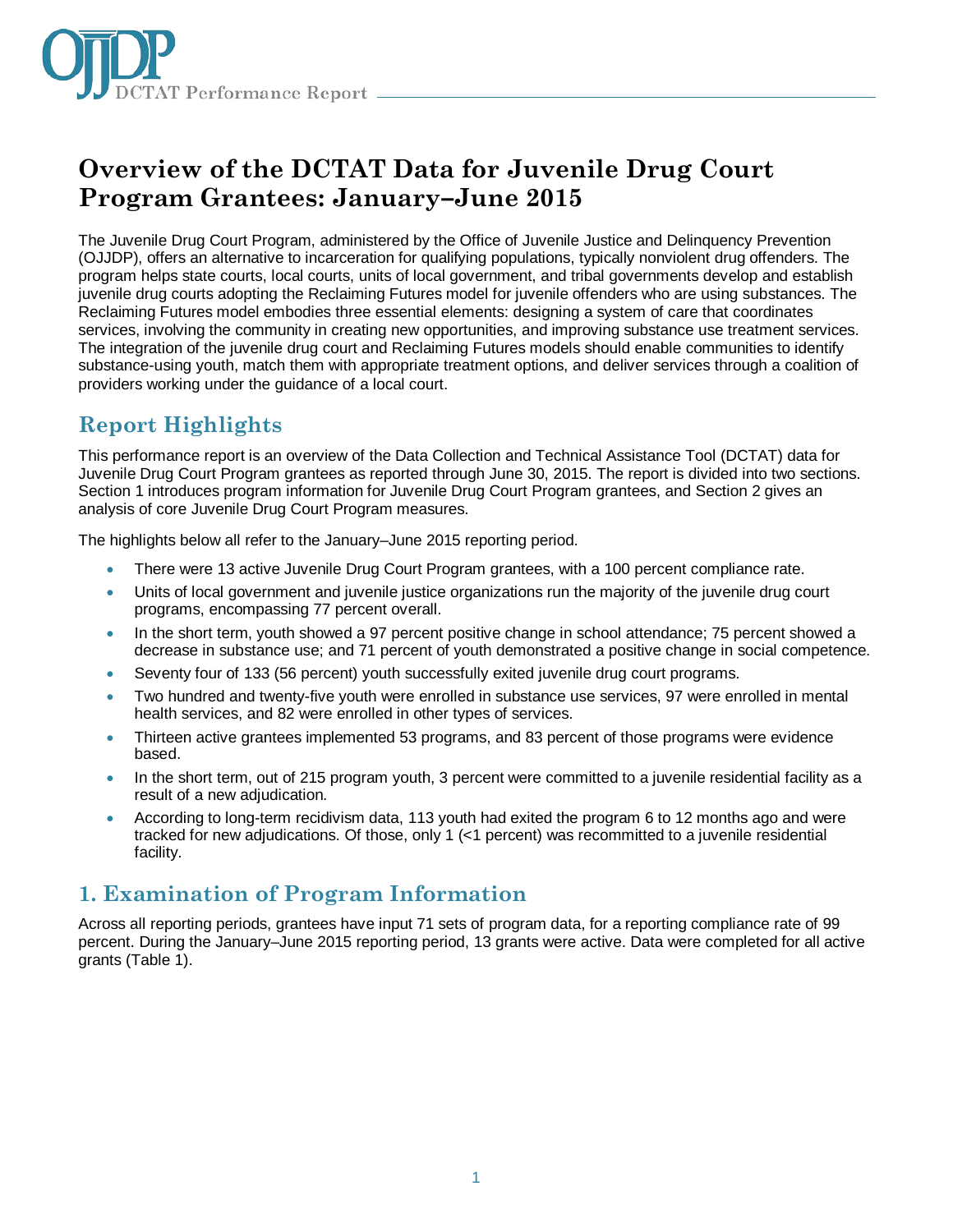|                              | <b>Status</b>      |             |                 |              |
|------------------------------|--------------------|-------------|-----------------|--------------|
| <b>Data Reporting Period</b> | <b>Not Started</b> | In Progress | <b>Complete</b> | <b>Total</b> |
| January-June 2012            |                    |             | 6               | 6            |
| July-December 2012           |                    | O           | 9               | 9            |
| January-June 2013            |                    | 0           | 9               | 9            |
| July-December 2013           |                    | O           | 9               | 9            |
| January-June 2014            |                    |             | 9               | 9            |
| July-December 2014           |                    | 0           | 16              | 17           |
| January-June 2015            |                    | 0           | 13              | 13           |
| Total                        |                    |             |                 | 72           |

### **Table 1. Status of Federal Awards Reporting by Period: January 2012–June 2015**

Table 2 presents aggregate demographic data for January 2014–June 2015. The number represents the population that grantees are expected to serve per federal grant.<sup>[1](#page-1-0)</sup> Targeted services include any services or approaches specifically designed to meet the needs of the population (e.g., gender-specific, culturally based, developmentally appropriate services).

The target population information is only required to be reported once in the DCTAT. However, grantees may update their target population to best fit their program during the life of the award. Because of the nature of the reporting requirement, the target population number is steady throughout each reporting period. The slight variation in numbers between each reporting period is caused by the number of active or inactive federal awards during the reporting period or additional services that grantees may have added to their programs.

|                                               | <b>Number of Grantees Serving Group During Reporting Period</b> |                    |                   |  |
|-----------------------------------------------|-----------------------------------------------------------------|--------------------|-------------------|--|
| <b>Population</b>                             | January-June 2014                                               | July-December 2014 | January-June 2015 |  |
| <b>Race/Ethnicity</b>                         |                                                                 |                    |                   |  |
| American Indian/Alaska Native                 | 3                                                               | 5                  | $\overline{2}$    |  |
| Asian                                         |                                                                 | 3                  | $\mathfrak{p}$    |  |
| Black/African American                        | 8                                                               | 14                 | 12                |  |
| Caucasian/Non-Latino                          | 6                                                               | 8                  | 6                 |  |
| Hispanic or Latino (of Any Race)              |                                                                 | 10                 | 10                |  |
| Native Hawaiian and Other Pacific<br>Islander |                                                                 | $\overline{2}$     | 1                 |  |
| Other Race                                    | 4                                                               | 6                  | 5                 |  |
| White/Caucasian                               | 7                                                               | 11                 | 10                |  |
| Youth Population Not Served Directly          | 0                                                               | 0                  | 0                 |  |
| <b>Justice System Status</b>                  |                                                                 |                    |                   |  |
| At-Risk Population (No Prior Offense)         | 5                                                               |                    | 6                 |  |
| First-Time Offenders                          | 9                                                               | 13                 | 11                |  |
| <b>Repeat Offenders</b>                       | 9                                                               | 14                 | 11                |  |
| Sex Offenders                                 | 0                                                               |                    | 1                 |  |
| <b>Status Offenders</b>                       | 3                                                               | 4                  | 4                 |  |
| Violent Offenders                             | 0                                                               |                    | $\overline{2}$    |  |
| Youth Population Not Served Directly          | 0                                                               | 0                  | 0                 |  |
| Gender                                        |                                                                 |                    |                   |  |
| Male                                          | 9                                                               | 15                 | 13                |  |
| Female                                        | 9                                                               | 14                 | 13                |  |
| Youth Population Not Served Directly          | 0                                                               | 0                  | 0                 |  |

#### **Table 2. Target Population Served: January 2014–June 2015**

<span id="page-1-0"></span> $\overline{\phantom{a}}$ 1 Grantees, or the recipient organizations, can have multiple federal awards, and each award is required to report on the expected demographic served.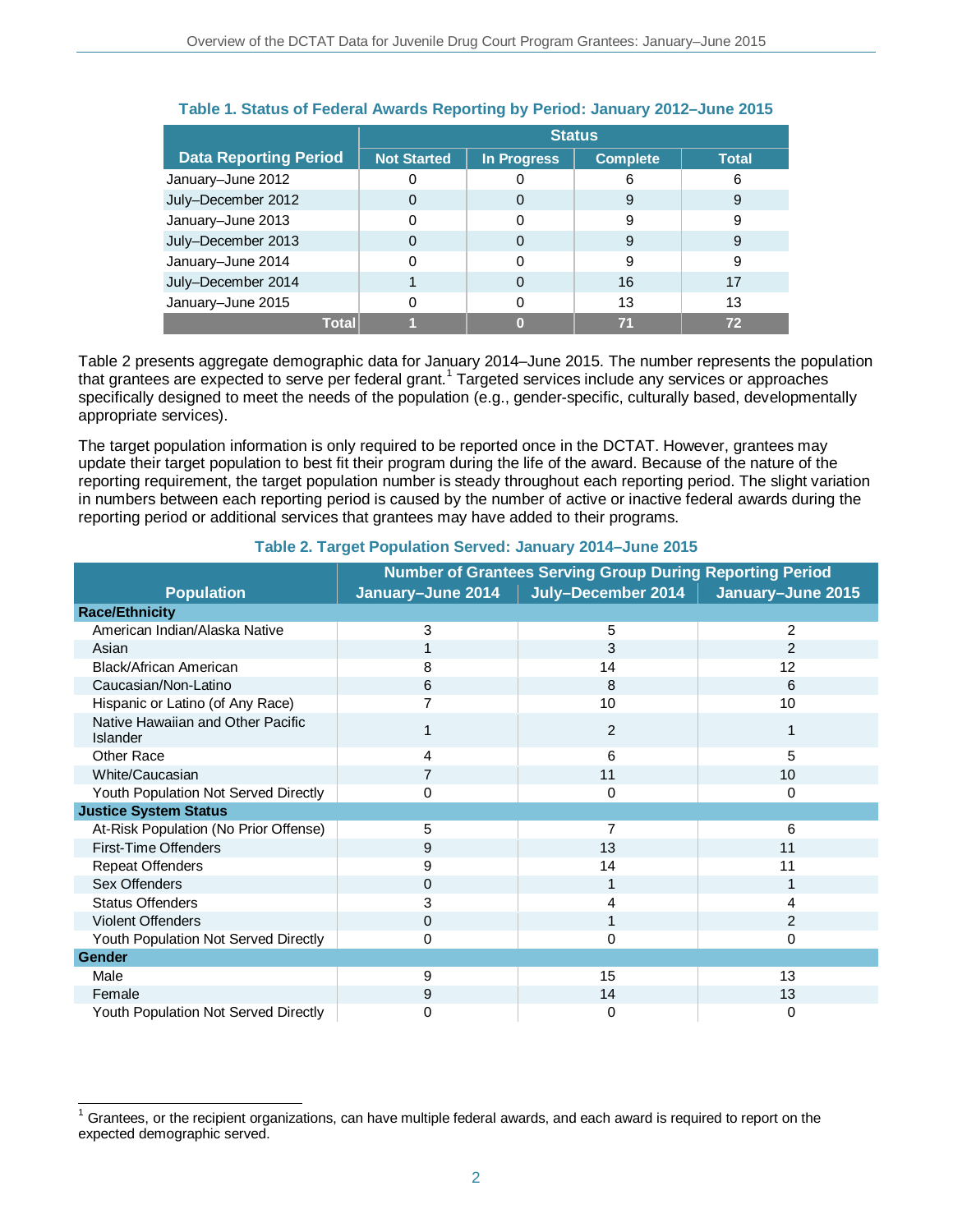| Age                                  |   |    |    |
|--------------------------------------|---|----|----|
| $0 - 10$                             | 0 |    |    |
| $11 - 18$                            | 9 | 15 | 13 |
| Over 18                              |   | 2  | っ  |
| Youth Population Not Served Directly | 0 | 0  | 0  |
| <b>Geographic Area</b>               |   |    |    |
| Rural                                | 4 | 7  | 6  |
| Suburban                             | 5 | 10 | 9  |
| Tribal                               | 5 | 2  |    |
| Urban                                | 4 | 8  | 8  |
| Youth Population Not Served Directly | 0 | 0  | 0  |
| <b>Other</b>                         |   |    |    |
| <b>Mental Health</b>                 | 6 | 11 | 12 |
| Substance Use                        | 9 | 15 | 13 |
| Truant/Dropout                       | 2 | 4  | 4  |

### *1.1 Evidence-Based Programming and Funding Information*

OJJDP encourages grantees to use evidence-based practices in their drug treatment programs. Evidence-based programs and practices include program models that have been shown, through rigorous evaluation and replication, to be effective at preventing or reducing juvenile delinquency or related risk factors. To understand how Juvenile Drug Court grantees are prioritizing evidence-based programs, grantees are asked to report whether or not their programs are evidence based. Overall, the majority of Juvenile Drug Court grantees reported using federal funds to implement an evidence-based program or practice (Table 3).<sup>[2](#page-2-0)</sup>

|  |  |  | Table 3. Grantees Implementing Evidence-Based Programs and/or Practices <sup>3</sup> |  |  |  |
|--|--|--|--------------------------------------------------------------------------------------|--|--|--|
|--|--|--|--------------------------------------------------------------------------------------|--|--|--|

| <b>Reporting Period</b> | $\boldsymbol{N}$ | <b>Funding Amount<sup>4</sup></b> | <b>Federal Award Used to Implement an</b><br><b>Evidence-Based Program or Practice?</b> |
|-------------------------|------------------|-----------------------------------|-----------------------------------------------------------------------------------------|
| January-June 2012       | 6                | \$2,548,796                       | Yes                                                                                     |
| July-December 2012      | 9                | \$6,425,900                       | Yes                                                                                     |
| January-June 2013       | 9                | \$6,425,900                       | Yes                                                                                     |
| July-December 2013      | 9                | \$6,425,900                       | Yes                                                                                     |
| January-June 2014       | 9                | \$6,425,900                       | Yes                                                                                     |
| July-December 2014      | 17               | \$10,040,695                      | 15 Yes: 2 No                                                                            |
| January-June 2015       | 13               | \$ 8,067,696                      | 12 Yes; 1 No                                                                            |

Table 4 further examines the number of programs or initiatives employing evidence-based practices by all active Juvenile Drug Court grantees during each reporting period. During the January–June 2015 reporting period, there were 13 active grantees implementing 53 programs, and 83 percent of the programs used some form of evidencebased program or practice.

<span id="page-2-0"></span> $\overline{a}$  $2$  Grantees are asked, "Is the federal award used to implement an evidence-based program or practice?" This question is only reported once in the DCTAT, and it is reflective of the grant program for the life of the award.

<span id="page-2-2"></span><span id="page-2-1"></span><sup>&</sup>lt;sup>3</sup> The data represent all awards, whether they were operational or not during the reporting period.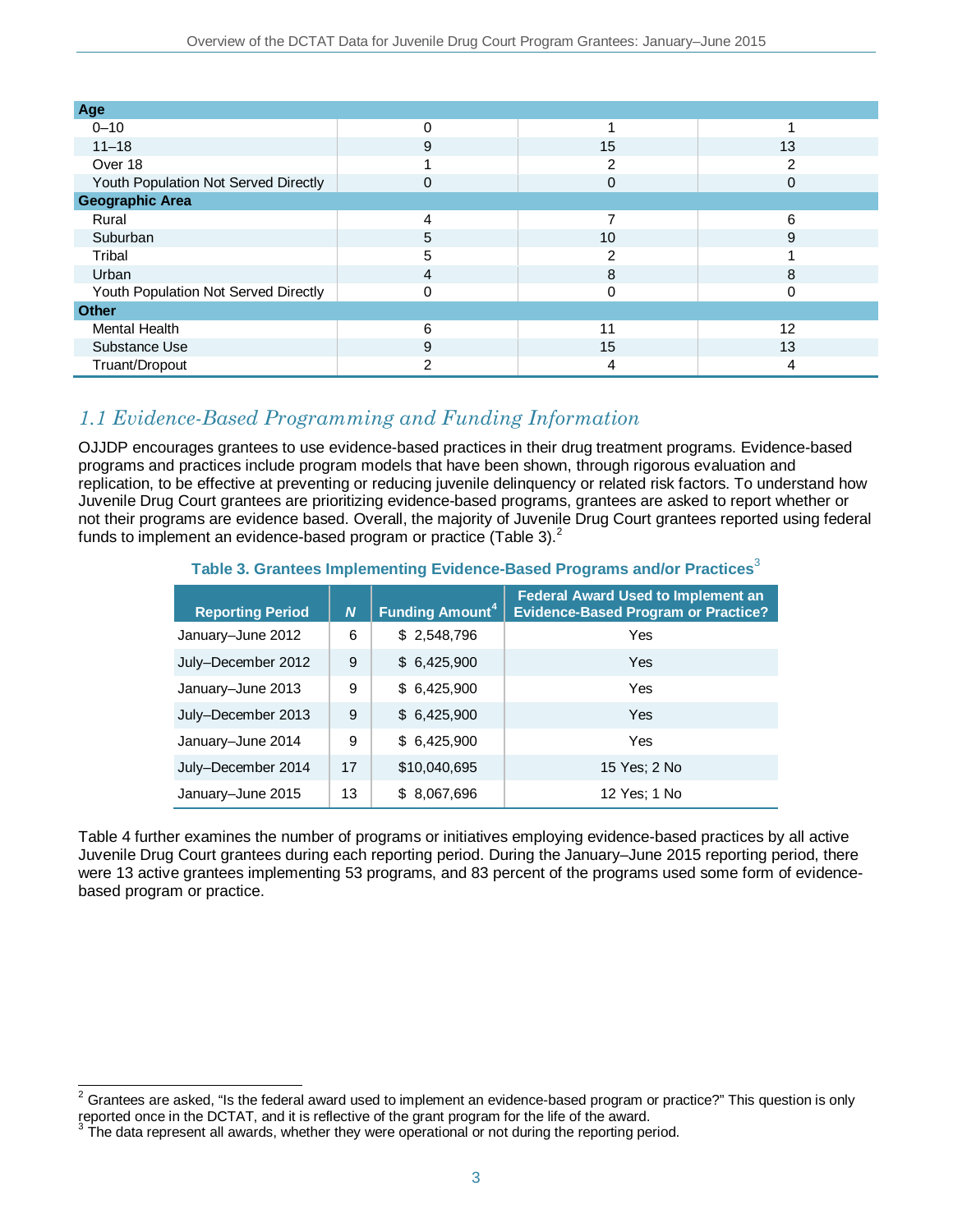|                         | <b>Total Number of Programs</b> | <b>Number of</b><br><b>Program/Initiatives</b><br><b>Employing Evidence-Based</b> | <b>Percent Employing</b>       |
|-------------------------|---------------------------------|-----------------------------------------------------------------------------------|--------------------------------|
| <b>Reporting Period</b> | or Initiatives                  | <b>Programs or Practices</b>                                                      | <b>Evidence-Based Programs</b> |
| January-June 2012       | 21                              | 20                                                                                | 95                             |
| July-December 2012      | 34                              | 33                                                                                | 97                             |
| January-June 2013       | 26                              | 26                                                                                | 100                            |
| July-December 2013      | 22                              | 22                                                                                | 100                            |
| January-June 2014       | 22                              | 22                                                                                | 100                            |
| July-December 2014      | 64                              | 62                                                                                | 97                             |
| January-June 2015       | 53                              | 44                                                                                | 83                             |

#### **Table 4. Percentage of Evidence-Based Programs or Practices: January 2012–June 2015**

An examination of grant amounts by state based on current and active Juvenile Drug Court Program grants shows that Ohio received the most funds, followed by Florida and North Carolina. Table 5 displays a comprehensive comparison of state award amounts. The amount in the table represents the total funding the state received from OJJDP for the life of the award(s).

| <b>Grantee State</b> | $\boldsymbol{N}$ | <b>Grant Amount (Dollars)</b> |
|----------------------|------------------|-------------------------------|
| CO                   | 1                | 524,569                       |
| FL                   | 1                | 1,324,098                     |
| LA                   | 1                | 249,182                       |
| MD                   | 1                | 517,310                       |
| MI                   | 1                | 526,443                       |
| <b>NC</b>            | 1                | 1,228,006                     |
| <b>OH</b>            | 3                | 2,251,443                     |
| OR.                  | 1                | 522,365                       |
| <b>TX</b>            | 2                | 647,019                       |
| WA                   | 1                | 526,443                       |

### **Table 5. Total Grant Amount by State (Dollars): January–June 2015**

### *1.2 Implementing Organization Type*

Analysis of implementing agencies for this reporting period revealed that units of local government and juvenile justice organizations ran the majority of juvenile drug courts (38.5 percent each) and other government agencies accounted for 23 percent of awards (Figure 1).



### **Figure 1. Implementing Agencies: January–June 2015**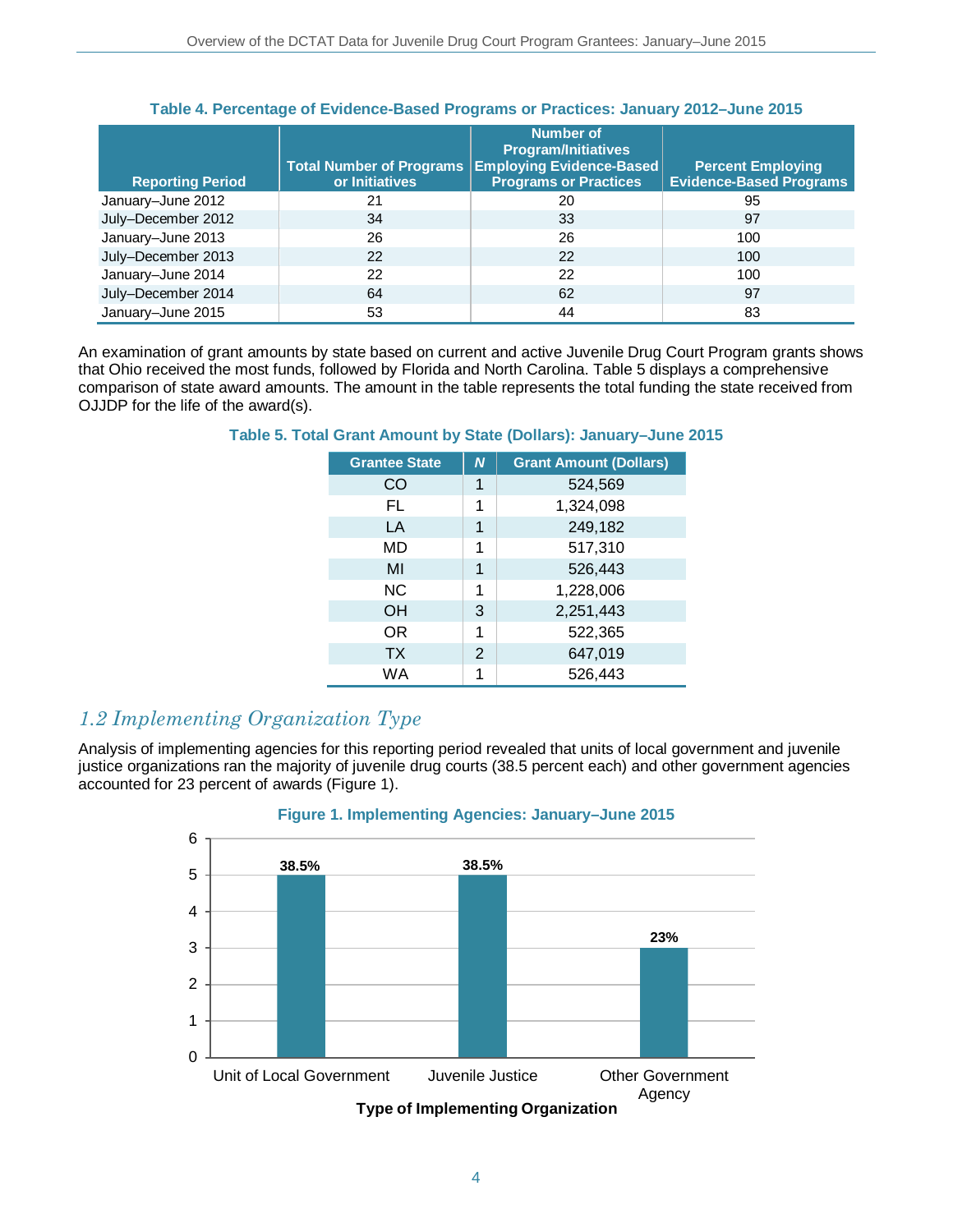## **2. Analysis of Core Measures**

During the January–June 2015 reporting period, Juvenile Drug Court Program grantees served 369 youth participants; 219 (68 percent) were new admissions (Table 6). Please note that sometimes a program cannot be completed in the 6 months represented by the reporting period. Therefore, youth are carried over to the next reporting period.

| <b>Reporting Period</b> | <b>Number of Program Youth</b><br><b>Carried Over from the Previous</b><br><b>Reporting Period</b> | <b>New Admissions during</b><br>the Reporting Period | <b>Total</b> |
|-------------------------|----------------------------------------------------------------------------------------------------|------------------------------------------------------|--------------|
| Jan-June 2012           | 182                                                                                                | 131                                                  | 313          |
| July-Dec 2012           | 229                                                                                                | 104                                                  | 333          |
| Jan-June 2013           | 266                                                                                                | 181                                                  | 447          |
| July-Dec 2013           | 271                                                                                                | 122                                                  | 393          |
| Jan-June 2014           | 154                                                                                                | 99                                                   | 253          |
| July-Dec 2014           | 296                                                                                                | 138                                                  | 434          |
| Jan-June 2015           | 150                                                                                                | 219                                                  | 369          |

**Table 6. Number of Program Youth Served During the Reporting Period: January 2012–June 2015**

In addition, 133 youth exited the program (Figure 2). Of those enrolled youth who exited the program, 74 (56 percent) successfully exited the court having completed all requirements. Each grantee defines the requirements needed for a youth to complete its program. "Successfully exited" youth are considered to be those who have successfully fulfilled all program obligations and requirements. Youth who fail to follow through with the program (are expelled or voluntarily depart) are considered to have "unsuccessfully exited" the program.

Overall program completion rates for youth have remained relatively stable since July–December 2012, with January–June 2013 and January–June 2015 having the highest successfully exited rates of 52 and 56 percent, respectively.



### **Figure 2. Number of Program Youth Who Exited the Program During the Reporting Period: July 2012–June 2015**

Data were also collected on the number of youth who demonstrated a positive change in a targeted behavior during the reporting period. Tables 7 and 8 show a list of measures for which grantees were required to evaluate program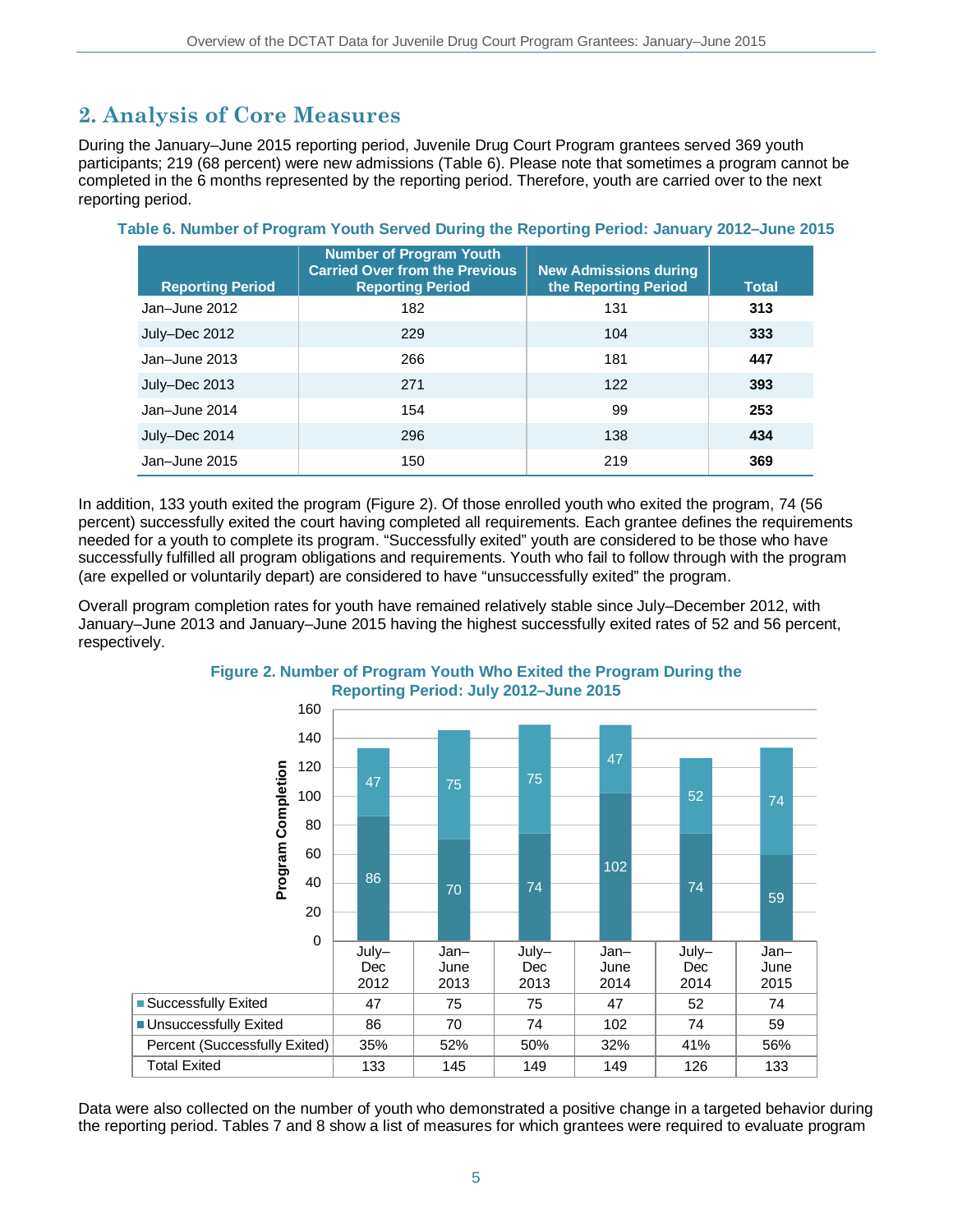youth performance and track data for certain target behaviors. The tables present both short-term (Table 7) and long-term (Table 8) percentages for the specified target behaviors.

As shown in Table 7, 72 percent of program youth demonstrated an intended change in behavior, with school attendance having the highest positive change at 97 percent improvement, followed by substance use, with 75 percent of program youth showing a decrease in drug use.

| <b>Target Behavior</b>        | <b>Youth Served</b> | <b>Youth with Intended</b><br><b>Behavior Change</b> | <b>Percent of Youth with</b><br><b>Intended Behavior Change</b> |
|-------------------------------|---------------------|------------------------------------------------------|-----------------------------------------------------------------|
| Social Competence             | 55                  | 39                                                   | 71                                                              |
| School Attendance             | 35                  | 34                                                   | 97                                                              |
| <b>High School Completion</b> | 6                   | 4                                                    | 67                                                              |
| <b>Family Relationships</b>   | 81                  | 48                                                   | 59                                                              |
| Antisocial Behavior           | 48                  | 24                                                   | 50                                                              |
| Substance Use                 | 367                 | 276                                                  | 75                                                              |
| <b>Total</b>                  | 592                 | 425                                                  | 72                                                              |

### **Table 7. Target Behaviors (Short-Term Data): January–June 2015**

Table 8 presents data on long-term target behaviors. Long-term outcomes are measured 6 to 12 months after a youth leaves or completes a program. Overall, 80 percent of program youth exhibited an intended behavior change 6 to 12 months after program completion.

#### **Target Behavior Youth Served Youth with Intended Behavior Change Percent of Youth with Intended Behavior Change** Social Competence 9 5 55 School Attendance **9** 9 7 7 7 7 8 High School Completion  $\begin{array}{ccc} \vert & 2 & \vert & 1 & \vert & \vert & 50 \\ \vert & 2 & \vert & 1 & \vert & \vert & 50 \\ \end{array}$ Family Relationships 133 21 21 64 Antisocial Behavior 17 8 47 Substance Use 155 141 141 91 **Total 225 181 80**

### **Table 8. Target Behaviors (Long-Term Data): January–June 2015**

Technical violations and actual new adjudications are measured separately to allow for a better understanding of the population served by the grant. Short-term technical violations are expected to be significant in drug court programs, because participants are treated for addictions. As shown in the top part of Table 9, 215 youth were tracked for technical violations in the short term. Of those, 7 were committed to a juvenile residential facility, and 19 received some other sentence. The bottom part of Table 9 shows long-term measurement of technical violations for 93 youth who exited the program 6 to 12 months ago. Of those, only two had a technical violation (2 percent).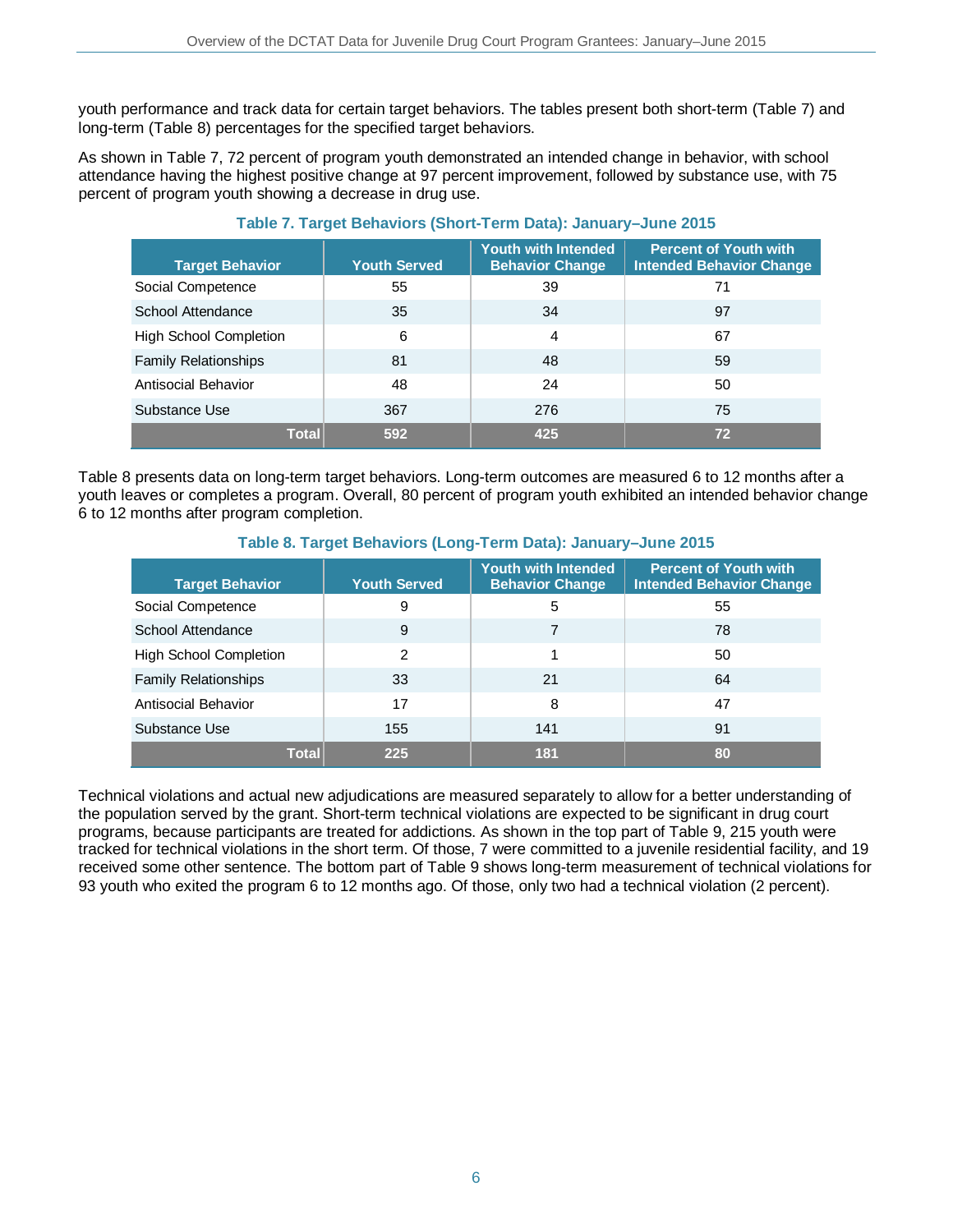| <b>Performance Measure</b>                                  | Youth  | <b>Percent</b> |
|-------------------------------------------------------------|--------|----------------|
| Youth committed to a juvenile residential facility          |        | 3              |
| Youth sentenced to adult prison                             | 0      | N/A            |
| Youth who received some other sentence                      | 19     | 9              |
| Youth tracked for technical violations (short-term outcome) | 215    |                |
| <b>Total</b>                                                | 26/215 | 12             |
| Youth committed to a juvenile residential facility          |        | N/A            |
| Youth sentenced to adult prison                             |        | N/A            |
| Youth received some other sentence                          | 2      |                |
| Youth tracked for technical violations (long-term outcome)  | 93     |                |
| <b>Total</b>                                                | 2/93   |                |

### **Table 9. Technical Violation Measures: January–June 2015**

Figure  $3<sup>5</sup>$  $3<sup>5</sup>$  $3<sup>5</sup>$  represents the short-term percentage of program youth who have committed a technical violation and received some form of punishment during the reporting period. The January–June 2015 reporting period has the lowest technical violations rate, and the January–June 2014 reporting period has the highest.





As shown in the top part of Table 10, of the 318 program youth who were tracked for adjudications in the short term, 3 were committed to a juvenile residential facility as a result of a new adjudication. In addition, 38 were given some other sentence. The bottom part of Table 10 shows long-term recidivism data; 113 youth had exited the program 6 to 12 months ago and were tracked for new adjudications. Of those, only one (<1 percent) was recommitted to a juvenile residential facility, and five (4 percent) were given some other sentence.

<span id="page-6-0"></span> $\overline{a}$  $5$  From July 2012–July 2014, two grantees reported the highest number of youth who had a technical violation during the reporting period. Their grants closed in September of 2014, which reduced the percentage of youth who had a technical violation overall for the program.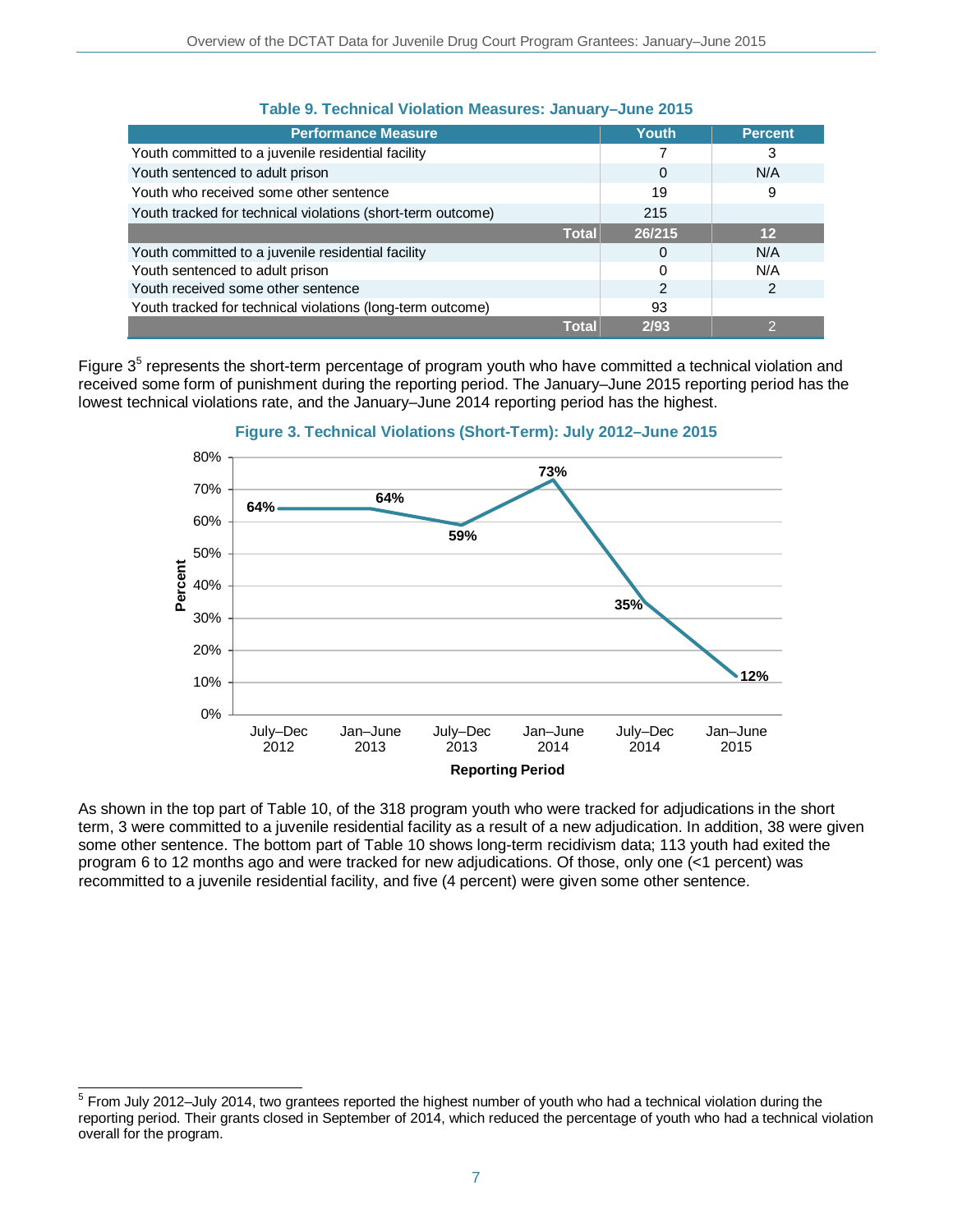| <b>Performance Measure</b>                              | <b>Youth</b> | <b>Percent</b> |
|---------------------------------------------------------|--------------|----------------|
| Youth committed to a juvenile residential facility      | 3            |                |
| Youth sentenced to adult prison                         | 0            | N/A            |
| Youth given some other sentence                         | 38           | 12             |
| Youth tracked for adjudications (short-term outcome)    | 318          |                |
| <b>Total</b>                                            | 41/318       | 13             |
| Youth recommitted to a juvenile residential facility    |              | ا>             |
| Youth sentenced to adult prison                         | U            | N/A            |
| Youth given some other sentence                         | 5            | 4              |
| Youth tracked for new adjudications (long-term outcome) | 113          |                |
| Total                                                   | 6/113        | 5              |

### **Table 10. Recidivism Measures for Program Youth Tracked: January–June 2015**

Figure 4 represents the short- and long-term recidivism rates among program youth by reporting period. Overall, the recidivism rate remained low, with a slight peak in the long-term percentage during the January–June 2013 reporting period (Figure 4).



### **Figure 4. Recidivism Measures (Percent): July 2012–June 2015**

Table 11 compares the number of youth assessed as needing these and other services with the number enrolled in or obtaining such services. Substance-use services take the lead with 225 enrollments, followed by mental-health services with 97 enrollments. Because the Juvenile Drug Court Program requires youth to be younger than age 18 to obtain the services, housing services received the least number of referrals, as most youth live at home with their parents/guardians.

| Table 11. Types of Services Provided to Participants: January–June 2015 |  |
|-------------------------------------------------------------------------|--|
|                                                                         |  |

| <b>Performance Measure</b>                                  | Youth |
|-------------------------------------------------------------|-------|
| Youth assessed as needing substance use counseling/services | 199   |
| Youth enrolled in substance-use counseling/services         | 225   |
| Youth assessed as needing mental health services            | 108   |
| Youth <i>enrolled</i> in mental health services             | 97    |
| Youth assessed as needing housing services                  | 14    |
| Youth who successfully found housing                        | 9     |
| Youth assessed as needing other services                    | 99    |
| Youth enrolled in other services                            | 82    |